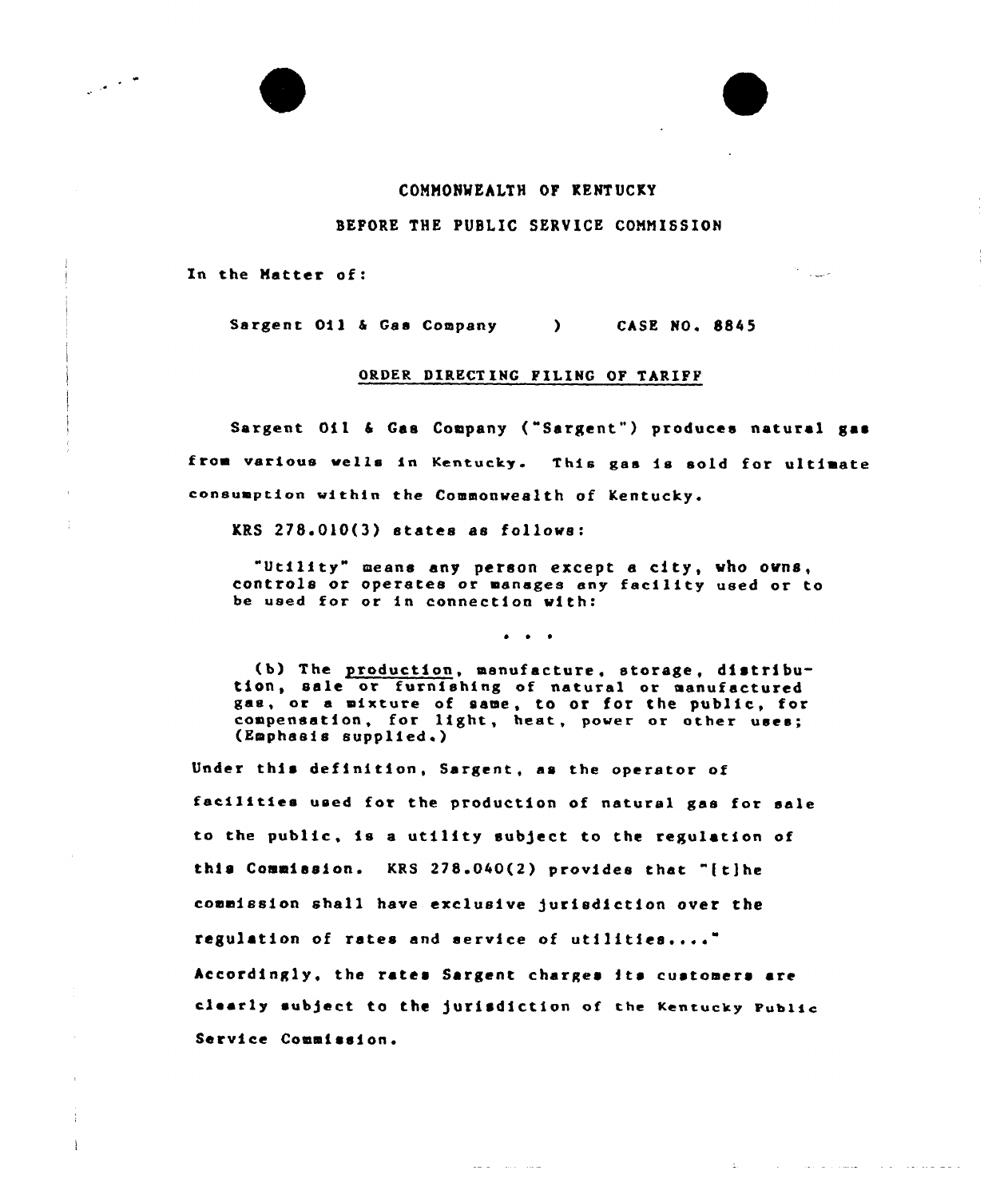

The rates Sargent is currently charging for the gas it produces are those set by contract between it and its purchasers.

Based upon the above considerations and being advised, the Commission HEREBY ORDERS that Sargent 011 & Gas Company shall, within 30 days from the date of this Order, file a tariff with this Commission setting forth the rates it now charges for natural gas produced from its wells. The Commission will review the rates contained therein to determine if said rates are fair, just and reasonable as required by KRS  $278.030(1)$ .

Done at Frankfort, Kentucky, this 20th day of May. 1983.

PUBLIC SERVICE COMMISSION

ATTEST:

Secretary